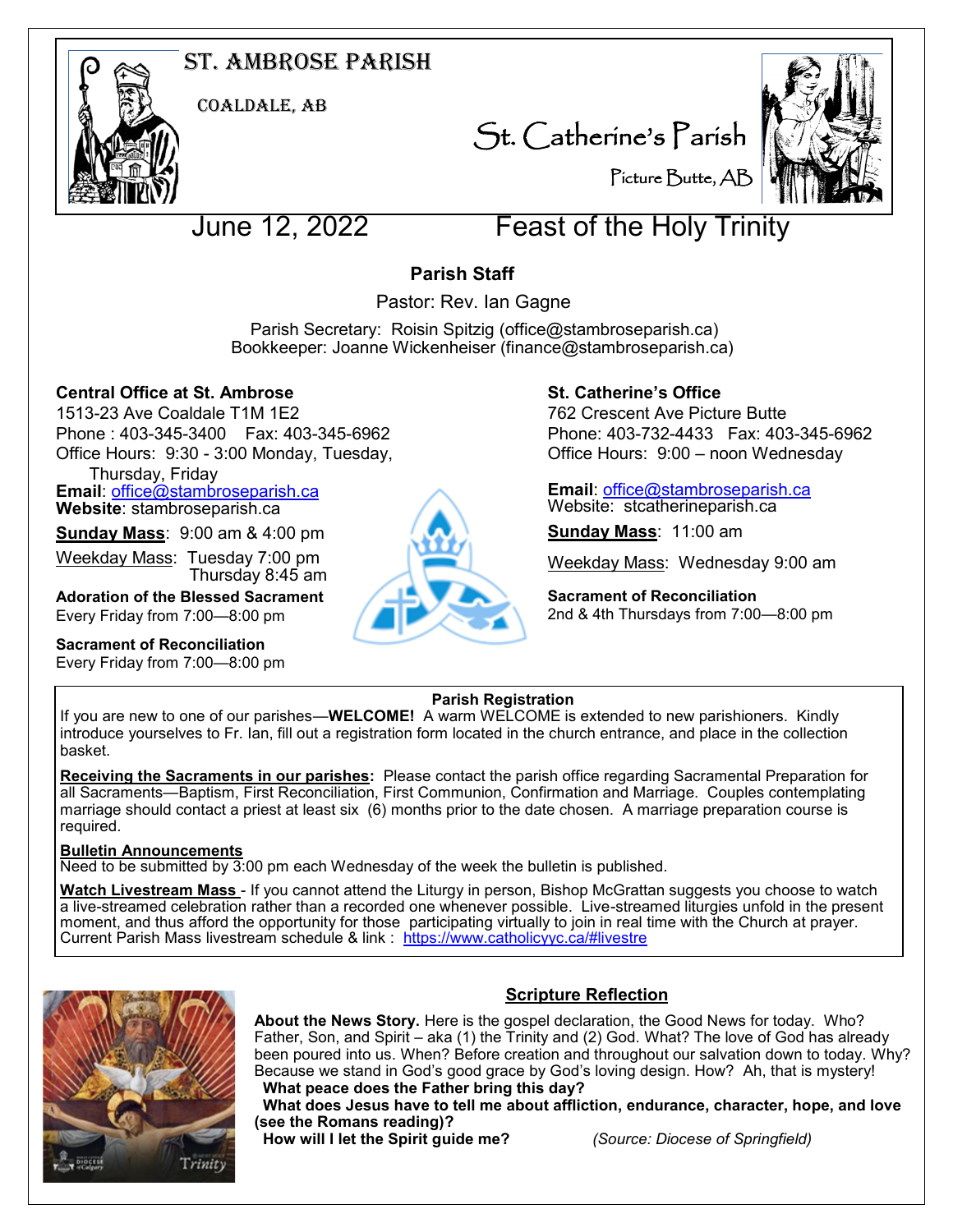| <b>IMASS INTENTIONS:</b> |                    |                      |             |  |  |  |
|--------------------------|--------------------|----------------------|-------------|--|--|--|
| <b>SA</b> intention      | Tuesday, June 14   | Norman Bouchard RIP  | SA 7:00 pm  |  |  |  |
| <b>SC</b> intention      | Wednesday, June 15 | Deirdre Doyle Int.   | SC 9:00 am  |  |  |  |
| <b>SA</b> intention      | Thursday, June 16  | Jim & Jan Myhre Int. | SA 8:45 am  |  |  |  |
| <b>SA</b> intention      | Sunday, June 19    | For the parishioners | SA 9:00 am  |  |  |  |
| <b>SC</b> intention      | Sunday, June 19    | For the parishioners | SC 11:00 am |  |  |  |
| <b>SA</b> intention      | Sunday, June 19    | For the parishioners | SA 4:00 pm  |  |  |  |
|                          |                    |                      |             |  |  |  |

**Please pray for the sick of our parishes** – Maria Panic,

 Diann Knight, Ed Verhoeven, Deirdre Doyle, Tony Campmans, Ineke Broers, Dave & Rita Gensorek, Kathy Majeau, Marlene Stroeve, Walter Coles, Gracie Jeppson, Justin Dyck, Gaby Broers, Pat Theroux, John Vogel, Fausto Roma Vela, Julius Urban, Joanne Kubic, Marianne Hirose, Gordon Briggs,

#### **And our beloved deceased.**

**(**Notices for Prayers for the Sick can only be accepted when made by the ill person or their family.)

**Please continue to pray for all those who are ill with Covid 19, for all who have died and for their families.**

**Donations for June 5, 2022 St. Ambrose:** \$2292 TIA \$891 Pre-auth Debits \$735 Hall \$300 TIA \$255

 $\blacktriangle$ 

 **St. Catherine's:** \$3462 TIA \$366 O/M \$301 Papal Works \$25 Pre-auth. Debits \$150 Sugar beet revenue from June 1/22: \$989.90

**Donations for the Holy Land** can be made year-round at <https://www.catholicyyc.ca/goodfridaycollection.html>

| Together IN<br>Annual Bishop's Appeal | "Know that the Lord is God,<br>He made us, we belong to<br>Him, we are His people, the<br>flock He shepherds."<br>(Ps.100.3) |                 |  |
|---------------------------------------|------------------------------------------------------------------------------------------------------------------------------|-----------------|--|
| Our 2022 TIA goals:                   | To Date:                                                                                                                     | <b>Balance:</b> |  |
| St. Ambrose - \$10,531                | \$6,086                                                                                                                      | \$4,445         |  |
| St. Catherine - \$10,703              | \$4,301                                                                                                                      | \$6,402         |  |

**Our TIA campaign for 2022 continues. The TIA goals**  for our parishes are posted above. Your generosity in donating will help us reach our goals so that the Diocese, on our behalf, can continue to help those in need!

**\*\*Ukraine Emergency Relief - The parishes ARE NOT accepting these donations. Donations go directly to Development and Peace or CNEWA Cananda. If you would like more information about this, please call the parish office.**

Ô ٥

Thank you, Lord, for life-giving rain!

#### **As we move back into ordinary time**

 With the conclusion of the Feast of Pentecost, the Church moves from the Easter season back into Ordinary Time. Is Ordinary Time just ordinary though?

 The celebration of the Liturgical Year has a special sacramental power and force which nourishes and strengthens the life of Christians. The Church year is not merely a recalling of the historical events by which Christ won our salvation. The reason for the restoration of the Liturgical Year is to help believers through their faith, hope and love to share more fully in the entire mystery of Christ as it is unfolding throughout the year. (ORDO 2022)

 The Church year is a continual cycle, beginning with the First Sunday of Advent and ending with the Feast of Our Lord Jesus Christ, King of the Universe. Each of the special Feasts and Seasons has a Liturgical color associated with it. This is reflected by the color of the priest's vestments, the altar cloths, and even the banners. As we move from the Easter Season, represented by the color white, to Ordinary Time, represented by green, you will notice the change in colors in the church. Some Sundays may use different colors depending on special feast days, but, overall, we now remain in Ordinary Time until Advent begins again at the end of November.

 If you would like to have a visual representation of the Cycle of the Church year, here is a link:

[https://www.churchpop.com/2017/02/02/a](https://www.churchpop.com/2017/02/02/a-colorful-guide-to-the-liturgical-year-in-one-infographic/)-colorful-guide-tothe-liturgical-year-in-one-[infographic/](https://www.churchpop.com/2017/02/02/a-colorful-guide-to-the-liturgical-year-in-one-infographic/)



 On **Monday, May 30 at The Shrine Church of Our Lady of the Rockies, Canmore, Bishop McGrattan** led the Forty-eight Eucharistic Celebration to mark the<br>Thousand Second appiversary of the second anniversary of the Medals **Dedication of the Shrine Church of Our**  Lady of the Rockies. In this Mass the Bishop also consecrated the Diocese of Calgary to the Immaculate Heart of Mary and blessed forty-eight thousand

Miraculous Medals for distribution to the faithful in the Diocese.

 Our parishes have received some of these free medals. If you would like to have one, please do the following:

**St. Ambrose**—the medals are in the office and you can pick one up during office hours.

**St. Catherine's**—please see Fr. Ian to receive a medal.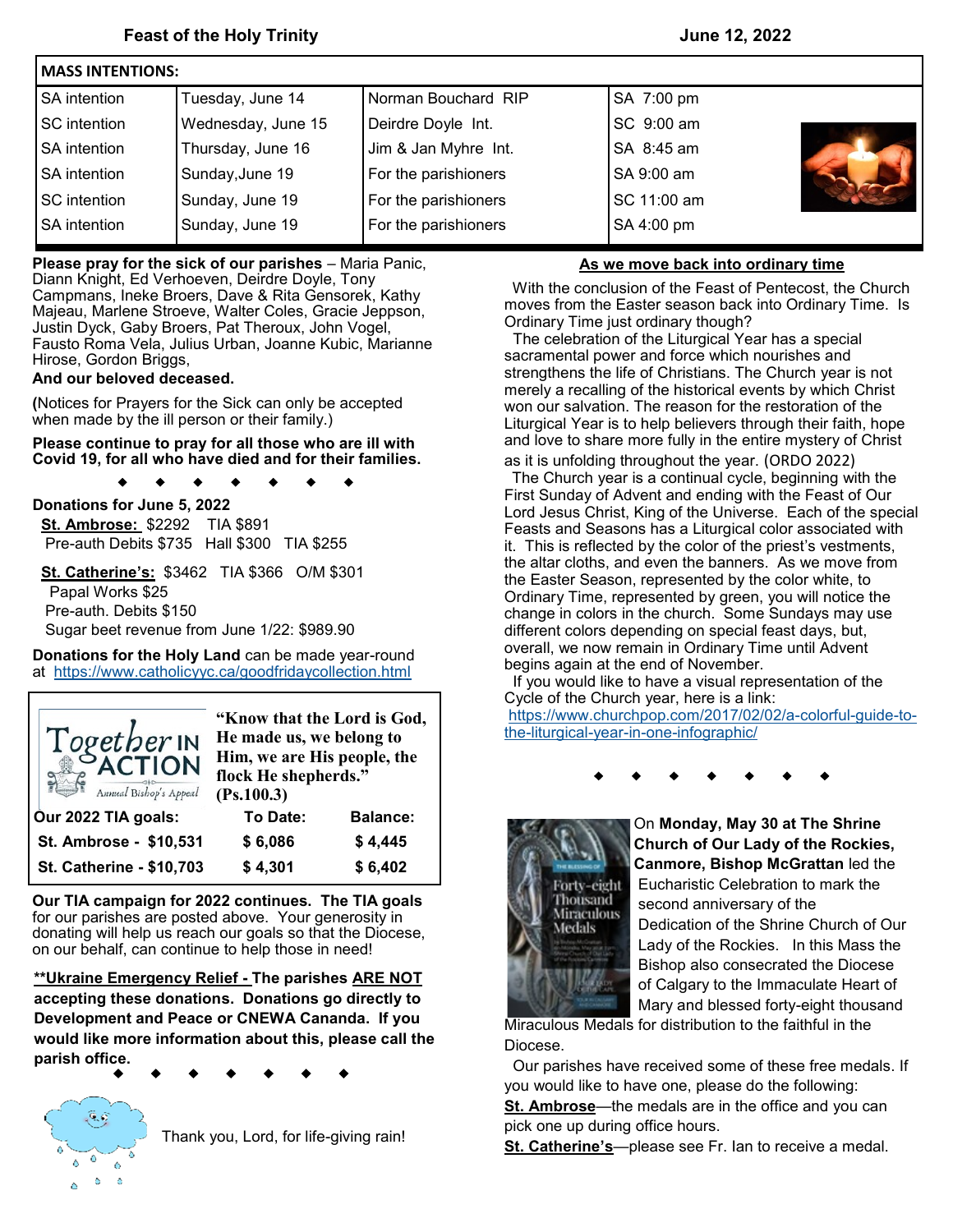**St. Ambrose Parish \*\*Adoration & Confessions Every Friday 7:00—8:00 pm**

**Rosary: Monday 10:00 am CWL Tuesday after Mass**

 **Pastoral Care Ministry–** If you wish to receive Holy Communion after the 9 am Mass on Sundays, please contact the team for that Sunday by the Saturday before. The teams ask that you please have another person present with you when they come to your home.

Sunday June 19 (phone by Saturday. June 18): Bonnie Sturm 403-345-4596

**\*\*St. Ambrose Eucharistic Ministers** are being called back to serving at Mass. Please call the office if you would like to return to serving, or start serving, at Mass on Sundays. Thank you!

 **First Sacrament inquiries** - If you have any questions regarding First Reconciliation, First Communion or Confirmation please contact Sylvia Zalik at 403-394-6234.

{+^{+^{+^{+^{+^{+^{+^{+^{+^{+}+^{+^{+^{+}+^{+^{+^{+}+^{+}+^{+^{+}+^{+^{+^{+}+}+

## **St. Catherine's Parish**

**\*\*Confessions: 2nd & 4th Thursdays from 7:00 to 8:00 PM**

#### **ST. CATHERINE'S MINISTRY SCHEDULE**

| <b>DATE</b>       | <b>EUCHARISTIC</b><br><b>MINISTERS</b> | <b>COMM./LECTOR</b> | <b>ALTAR SERVERS</b> | <b>OFFERTORY</b><br><b>FAMILY</b> | <b>COFFEE</b><br><b>MINISTRY</b> |
|-------------------|----------------------------------------|---------------------|----------------------|-----------------------------------|----------------------------------|
| <b>JUNE 19/22</b> | <b>Elizabeth</b>                       | Jackie              | Not yet              | Not vet                           | Not vet                          |
| <b>JUNE 26/22</b> | Susan                                  | Гanva               | Not vet              | Not vet                           | Not vet                          |

**\*\*St. Catherine's Eucharistic Ministers** are being called back to serve at Mass. Please call the office if you would like to return, or begin, serving at Mass on Sundays. A schedule will be made up and posted.

**CWL Pie Sale!** Sunday, June 19 after Mass, the CWL will be selling pieces of pie. Buy a piece for Dad for Father's Day! Cost is by donation.

**St. Catherine's Summer Family Potluck! On June 26 after Mass in the hall, bring your favorite dish to share and enjoy lunch and visiting. Come one, come all!**

- . . <del>. .</del> . . . . . . . **KEYS, KEYS, KEYS!** – Do you have one or more keys for St. Catherine's church or hall? **WE ARE NOT ASKING FOR THEM BACK (unless you don't need them)!** If you have keys, please phone the office at 403-345-3400 so we can make sure our records are up to date! Your cooperation is much appreciated!

**First Sacrament inquiries** - Questions about First Reconciliation, First Communion or Confirmation? Please contact Susan Trechka 403-732-4685, cell: 403-315-3217.

╬╬╬╬╬╬╬╬╬╬╬╬╬╬╬╬╬╬╬╬╬╬╬╬╬╬╬╬╬╬



**COMMUNITY ITEMS**

**Pope's Prayer Intention for May 2022—For faith-filled young people:** We pray for all young people, called to live life to the fullest; may they see in Mary's life the way to listen, the path of discernment, the courage that faith generates

and the dedication to service. **The Pope video for May 2022 can be found here:** 

**<https://thepopevideo.org/>**

**Attention Young Adults -** The St. Francis Xavier Chaplaincy, Lethbridge, seeks to provide faith, formation, and fellowship for all young adults in Lethbridge and surrounding area. For more information, please contact Fr. Derek Remus at [derek.remus@calgarydiocese.ca](mailto:derek.remus@calgarydiocese.ca) or (403) 327-8931.

**Pilgrimage to St. Isidore's Church, Allerston and Trip to Writing-On-Stone.** Saturday, June 25. Built in 1911, St. Isidore's Catholic Church is 25 km east of Milk River near Writing-on-Stone Prov. Park. Mass celebrated by Fr. Derek Remus at 11 am. A group will head out to Writing-on-Stone afterward.

#### **Badlands Passion Play (Drumheller)**

**trip** St. Ambrose CWL are arranging this trip for Sat. July 9<sup>th</sup>! This 3-hour play



takes place entirely outdoors and is an amazing experience! Travel by bus (hopefully) and bring your own bag lunch. Cost \$80 - \$100. Contact Lynne Schaaf ASAP (**June 14 at latest**) if you are interested: [dschaaf@platinum.ca](mailto:dschaaf@platinum.ca) or 403-381-6619.

**Live-In 50th Anniversary BBQ—**takes place on Sunday, June 26 from 11 am to 5 pm at the Coaldale Kinsman Picnic Shelter. Burgers and hotdogs will be supplied, please bring a salad or dessert to share. To register: katie.lindsay51@gmail.com or call Katie at 403-382-1235.

**Soup Kitchen Service**—The second Friday of each month is our parishes' time to serve the community at the Soup Kitchen. Remember that we are called to 'Feed the Poor'. If you can help please phone Bonnie at 403-345-4596.  **Our next ministry date will be: July 8, 2022**